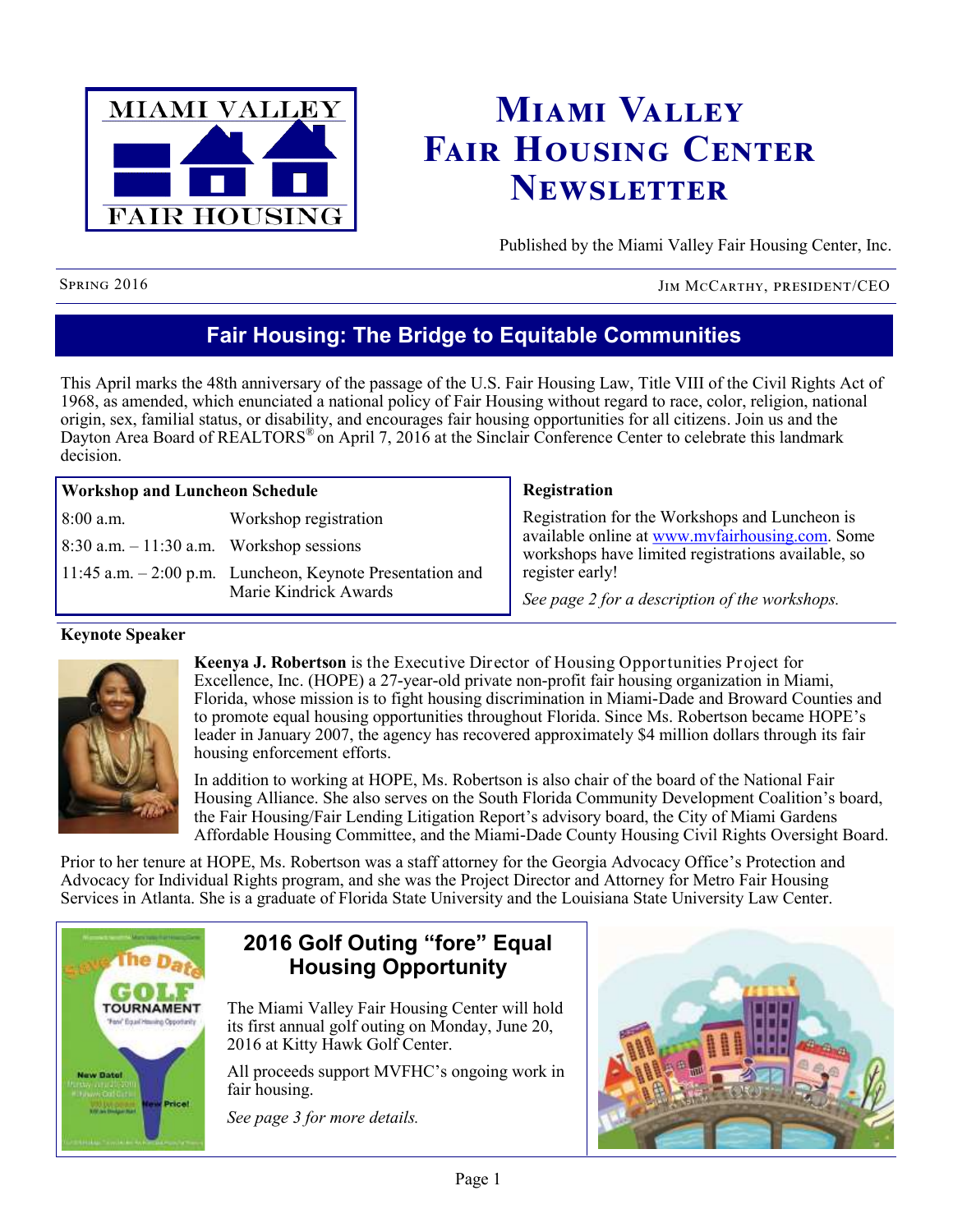## **Fair Housing Month Workshop and Marie Kindrick Award Descriptions**

### **Fair Housing and Disability Awareness**

Workshop time: 8:30 a.m. – 11:30 a.m.

**"Fair Housing and Disability Awareness"** is an interactive class that will teach participants the language of disability through experiencing what some people with disabilities face when trying to buy or rent a home. Nearly half of all fair housing complaints filed in the last several years are based on the protected class of disability. This fair housing workshop for REALTORS<sup>®</sup> and property management teams is presented by a team of experienced professionals from the Access Center for Independent Living.

In "Fair Housing and Disability Awareness" participants will learn about their fair housing role in assisting people with disabilities who might need reasonable accommodation and modifications in the process of seeking, purchasing or renting and moving into a new home. They will learn about different concepts and levels of accessibility in the design and construction of structural features of a home. Class participants will be divided into teams of five to participate in awareness activities designed to provide insight into the disability experience.

A few of the things participants will experience are: mobilizing with a manual wheelchair and functioning with a mobility/dexterity impairment, in addition to experiential activities that simulate hearing impairment and visual impairment as well as activities designed to raise awareness of cognitive and speech disabilities.

This course is limited to 40 participants.

### **Fair Housing Trends and Scenarios**

Workshop time: 8:30 a.m. – 11:30 a.m.

*This course is approved for 3 hour civil rights continuing education credits by the Ohio Division of Real Estate*

*This course is approved for 3 hour civil rights continuing education credits by the Ohio Division of Real Estate*

**"Fair Housing Trends and Scenarios"** meets the Dayton Area Board of REALTORS® strategic goal to "offer education on current issues." In the Spring of 2013 HUD published its study called "HOUSING DISCRIMINATION AGAINST RACIAL AND ETHNIC MINORITIES 2012." This was the fourth national study of its type over 40 years which applied pair-testing methodology in 28 metropolitan areas "to measure the incidence of and forms of discrimination experienced by black, Latino and Asian renters and homebuyers."

Unfortunately, the study concluded that "white homeseekers are more likely to be favored than minorities. Most important, minority homeseekers are told about and shown fewer homes and apartments than whites.

This seminar will feature a set of pre-recorded "scenarios" depicting normal activity by REALTORS<sup>®</sup> that can have a discriminatory effect without them being aware that their common practices need to be altered in today's diverse society. The class will also be given other scenarios that have been "trending" based on protected classes such as sexual orientation, gender, military status and disability to discuss with other REALTORS<sup>®</sup> in order to exchange ideas about the expanding protected classes and what are the best practices to employ.

### **Fair Housing Implications for Community-Police Relations**

*This course is approved for 2 hour elective continuing education credits by the Ohio Division of Real Estate*

Workshop time: 8:30 a.m. – 10:30 a.m.

This class examines the factors that resulted in racial unrest in Ferguson, Missouri, and Baltimore, Maryland, to determine whether Dayton could be the next Ferguson or Baltimore. Participants will be presented with Home Mortgage Disclosure Act (HMDA) data, opportunity mapping, and the most recent fair housing impediments study to inform their understanding of Dayton's housing segregation, violence, and concentrated poverty as well as how affirmatively furthering fair housing can improve community-police relations.



**Marie Kindrick** was a remarkable woman who for nearly sixty years was committed to working for the rights of those who are under-represented. Born into a wealthy New England family, Kindrick defied convention and expectations and made her life a testament to the kind of work that we honor with these awards. As a  $\overline{REALTOR}^{\otimes}$  in our community, she was a volunteer tutor for the DABR Partners in Education at Ruskin School and also taught English as a second language in Kettering Schools. She served on DABR's Equal Opportunity Committee from 1992 until her untimely passing in May 1998. Each year we pay tribute to Marie Kindrick and honor her for the inspiration to work for fairness and equity for everyone by honoring a Community Professional, a Community Volunteer, and a REALTOR<sup>®</sup>.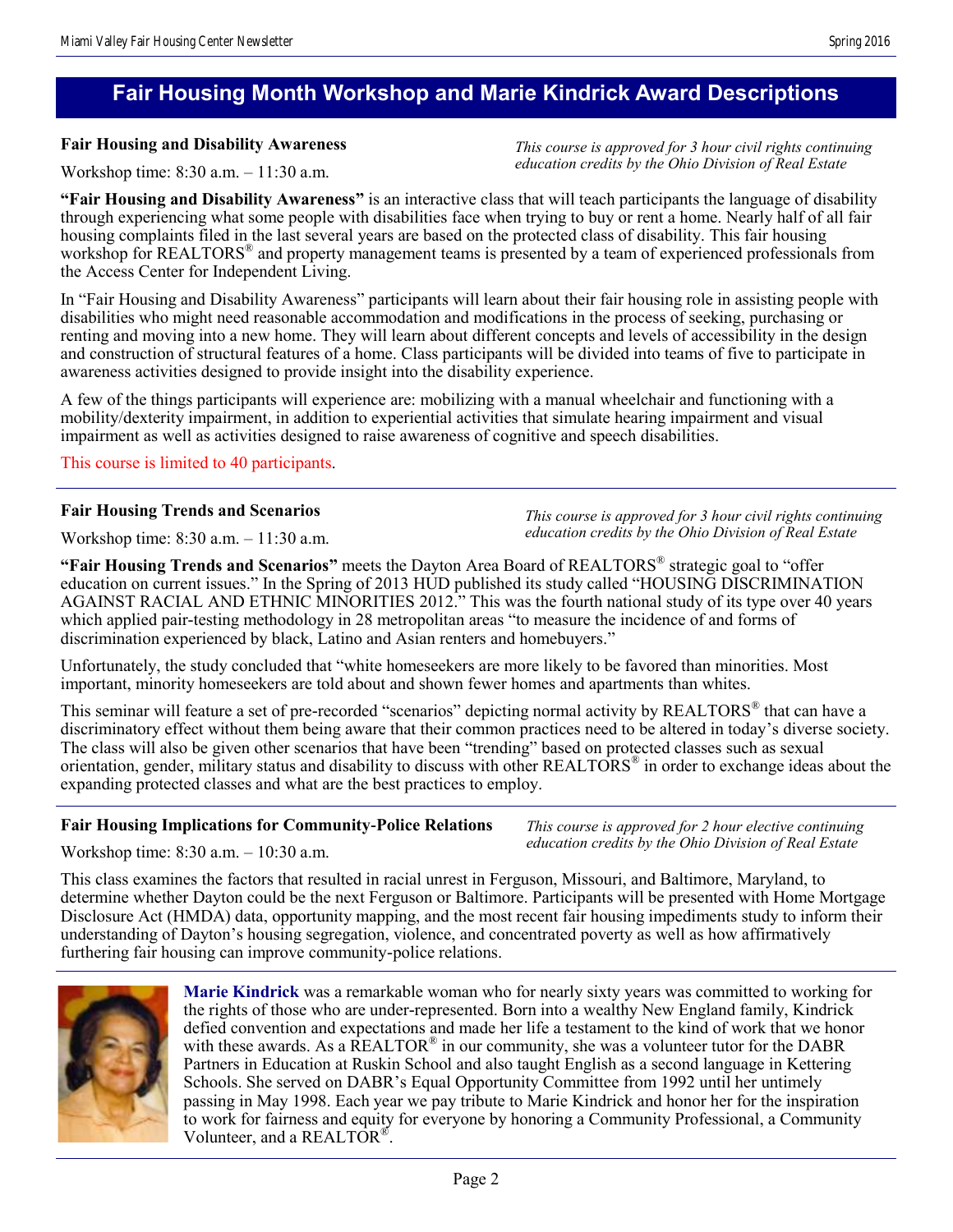Miami Valley Fair Housing Center will hold its first annual golf outing on Monday, June 20, 2016 at the Kitty Hawk Golf Center, with proceeds going to support MVFHC's work in fair housing. Please make plans to join us for a fun-filled day of golf, competition, and networking in support of our community.

For over 20 years, MVFHC has been helping people who have faced housing discrimination, who have had predatory loans, and who needed help to repair or rehab their homes. MVFHC has also helped to educate homeseekers of their fair housing responsibilities.

Your participation in this event will help us to establish our brand in the community we serve and will help us to continue to provide education and resources for our partners and constituents.

Not a golfer or looking for other ways to participate? Consider one of the many [Sponsorship Opportunities](http://www.mvfhc.com/golfsponsor/) available. As a sponsor you'll receive:



Exposure for your company/organization through promotion on our website and online registration site.

A special VIP champagne breakfast on the day of the event.

### **The Early Details (more to come) :**

Date: Monday, June 20, 2016

Time: 9:00 a.m. shotgun start

Cost: \$95 per person

Format: 4 person scramble

Cost includes: continental breakfast prior to start, golf cart, prizes for closest-to-the-pin, hole-in-one and winning team, and lunch immediately following golf.



### **Sponsorship Levels**

\$2,500 – Platinum Sponsor

 $$1,500 - Gold Sponsor$ 

\$750 – Silver Sponsor

\$1,000 – Photo Booth Sponsor

\$250 –Hole Sponsor

\$100 – Cart Sponsor

*See page 5 for more details* 

Keep checking our [website](http://www.mvfairhousing.com) 'fore' more information!!<br>
about each Sponsorship Level.



## **14th Annual Celebrating Life and Health Fair**

The Celebrating Life & Health Fair is the area's largest health-related event and offers attendees a wide array of free services and support services to at-need populations to ensure their good health and identify potential risk-factors. It is provided by the [Levin Family Foundation](http://www.levinfamilyfoundation.org/) and hosted at the Sinclair Community College Ponitz Center.

Every attendee gets a free healthy meal, a chance to win prizes, along with family entertainment and live music for all ages.

The event is free and open to everyone, regardless of sex, age, race, religion, or socio-economic status. Tickets can be received in advance or at the door. Although the event is free, tickets are required.

- Saturday, April 16, 2016
- 10 a.m. to 3 p.m.
- Sinclair Community College Building 12, 444 W. Third Street

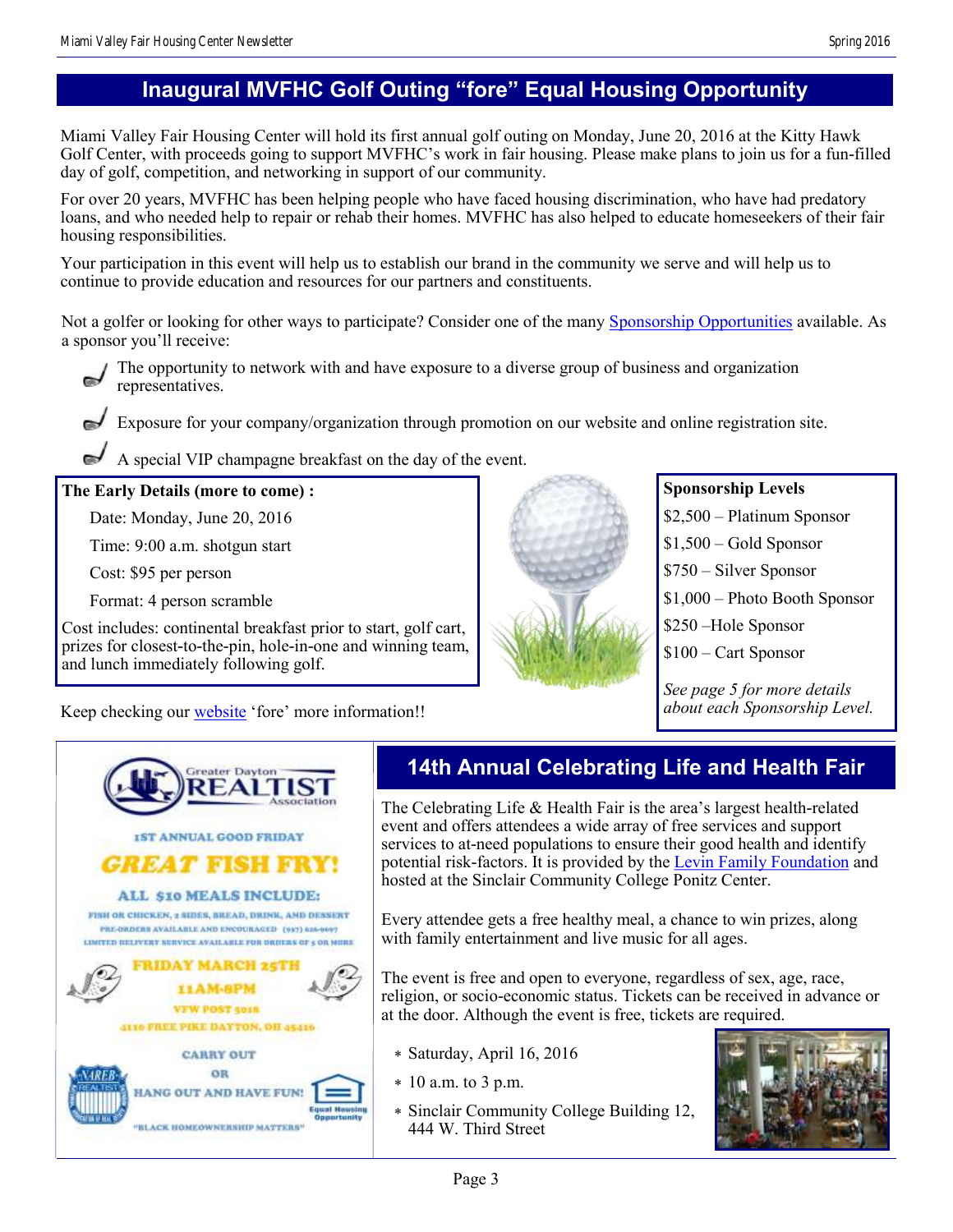## **Is Your Company Anticipating Construction of New Units?** HUD Gives Guidance on Mandatory Design and Construction Features

New guidance on accessibility, design and construction of multi-family housing was released in April 2013 by the U.S. Department of Housing and Urban Development (HUD) and the Department of Justice (DOJ). A 2013 press release by HUD stated: "The new guidance is designed to assist design professionals, developers and builders in understanding and meeting their obligations and to assist persons with disabilities in understanding their rights regarding the "design and construction" requirements of the federal Fair Housing Act."

In order to assist contractors, builders, owners of multi-family units, HUD has developed a program called Fair Housing Accessibility FIRST, an initiative designed to promote compliance with the Fair Housing Act design and construction requirements. The program offers comprehensive and detailed instruction programs, useful online web resources, and a toll-free information line for technical guidance and support.

Also, Fair Housing Accessibility FIRST gives free program trainings. In 2016, as in recent years, there will be 10 training events across the country from April 2016 to July 2016. The closest training for firms located in Ohio, West Virginia, Kentucky and Indiana will be in Cincinnati in either May or June 2016. MVFHC will be a co-sponsor of the event and will post the exact date and location of the training on our website ([www.mvfairhousing.com\)](http://www.mvfairhousing.com), as soon as the

#### Join the Fair Housing Center today. We can overcome with your help!

|                                             | Most contributions to MVFHC are tax deductible.<br>Check with your tax professional.<br>10 전쟁 사업 시험이 선생님께서 이렇게 보이지 않아서 보이지 않아. |        |     |
|---------------------------------------------|--------------------------------------------------------------------------------------------------------------------------------|--------|-----|
| Name.                                       |                                                                                                                                |        |     |
| Company/Organization (if applicable)<br>--- |                                                                                                                                |        |     |
| Address<br>1420 U.H                         |                                                                                                                                |        |     |
| <b>Sity</b>                                 |                                                                                                                                | State. | Zin |
|                                             |                                                                                                                                |        |     |

Email address

#### **Individual Annual Memberships**

| Senior/Student                | \$20.00    |
|-------------------------------|------------|
|                               | \$50.00    |
|                               | \$100.00   |
| Silver Life Membership        | \$500.00   |
| Gold Life Membership          | \$1,000.00 |
| <b>D</b> General Donation<br> |            |

#### **Organizational Annual Memberships**

| □ Non-Profit                                     | \$100.00 |
|--------------------------------------------------|----------|
| □ \$100,000 to \$300,000                         | \$100.00 |
| □ \$301,000 to \$500,000                         | \$200.00 |
| S501,000 to \$700,000                            | \$300.00 |
| □ \$701,000 to \$1,000,000                       | \$400.00 |
| □ Over \$1,000,000<br>인터넷에서 지어가 사용하여 사람이 비싸 아니다. | \$500.00 |

□ New Member

Renewal

Make checks payable to:

Miami Valley Fair Housing Center, Inc.



event logistics are determined.

This training will not only provide an overview of the design and construction requirements of the FHA but also components covering disability rights and the provisions of reasonable accommodation and reasonable modification. In addition to architects, plan examiners, building inspectors, contractors and developers, owners and staff of multi-family housing are encouraged to attend. This will be a great training for leasing agents, service techs and property managers of multi-family housing.

The other nine trainings are located strategically across the country for easy access. Go to this website to see the location, the exact date of the training and how to register: [http://www.fairhousingfirst.org/.](http://www.fairhousingfirst.org/)

This article was developed from HUD materials by John Zimmerman of the Miami Valley Fair Housing Center.

## **McCarthy appointed to the Board of Trustees of the Montgomery County Board of Developmental Disabilities Services**

The Fair Housing Center's President/CEO Jim McCarthy was recently appointed by Chief Judge Alice McCollum of the Montgomery County Probate Court to serve on the Board of Trustees of the Montgomery [County Board of Developmental Disabilities Services](http://www.mcbdds.org/) (MCBDDS). His four-year term began on January 1, 2016, and expires December 31, 2019.

McCarthy, who has led the Miami Valley Fair Housing Center since January of 1998, is the immediate past chair of the National Fair Housing Alliance in Washington, D.C., and a member of the Consumer Advisory Board of the Consumer Financial Protection Bureau. He is well versed in issues associated with housing equality, accessibility, accessible design, fair lending, mortgage lending and counseling, and sales and homeowners' insurance investigations, and coordinated National Housing Discrimination Studies in 1989 and 2000 for the U.S.

*continued on page 5...*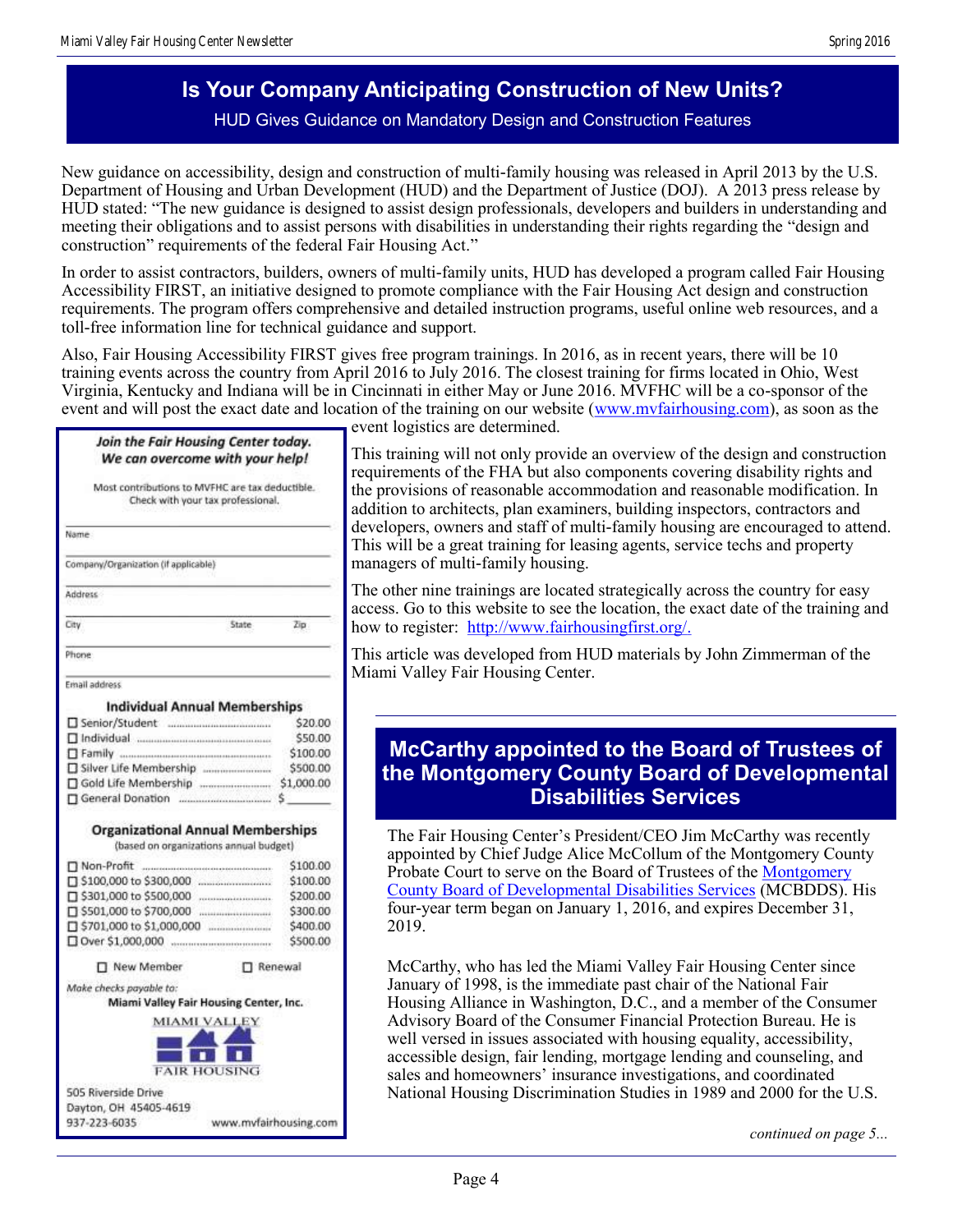## **McCarthy Appointed to MCBDDS**

*continued from page 4*

Department of Housing & Urban Development in what was the Dayton/Springfield Metropolitan Statistical Area (MSA).

McCarthy served eight years on the Board of Trustees of Miami Valley In-Ovations (MVIO), a nonprofit housing corporation that develops safe, affordable and accessible housing for individuals with developmental disabilities through a contract with MCBDDS. He also serves as a certified instructor in civil rights curriculum for the Ohio Department of Commerce Division of Real Estate and Professional Licensing.

"Jim will be a valuable addition to MCBDDS, as he brings a wealth of knowledge about housing, accessibility and civil rights issues," said William Linesch, Board president. "His experiences in the housing arena, including his service on the Miami Valley In-Ovations Board, will be an asset to our leadership and the people the Board serves."

The Montgomery County Board of Developmental Disabilities Services serves children and adults with intellectual and developmental disabilities, most of whom require comprehensive, life-long services. The agency provides critical support for individuals to live, learn, work and participate in their community, and also supports families who care for individuals with disabilities.

| <b>MVFHC Golf Outing Sponsorship Levels</b>                                                                                                                                                                                                                                                                                                                                                                                                                                                                                                                                                                                                                                                                                                                                                                                                  |                                                                                                                                                                                                                                                                                                                                                                                                                                                                                                                                                                                                                                                                                                                                                                                                                                                          |  |  |  |
|----------------------------------------------------------------------------------------------------------------------------------------------------------------------------------------------------------------------------------------------------------------------------------------------------------------------------------------------------------------------------------------------------------------------------------------------------------------------------------------------------------------------------------------------------------------------------------------------------------------------------------------------------------------------------------------------------------------------------------------------------------------------------------------------------------------------------------------------|----------------------------------------------------------------------------------------------------------------------------------------------------------------------------------------------------------------------------------------------------------------------------------------------------------------------------------------------------------------------------------------------------------------------------------------------------------------------------------------------------------------------------------------------------------------------------------------------------------------------------------------------------------------------------------------------------------------------------------------------------------------------------------------------------------------------------------------------------------|--|--|--|
| <b>PLATINUM SPONSORS - \$2,500</b>                                                                                                                                                                                                                                                                                                                                                                                                                                                                                                                                                                                                                                                                                                                                                                                                           | <b>GOLD SPONSORS - \$1,500</b>                                                                                                                                                                                                                                                                                                                                                                                                                                                                                                                                                                                                                                                                                                                                                                                                                           |  |  |  |
| $\checkmark$ Recognition as a Platinum Sponsor for the 2016 Golf<br>Tournament<br>$\checkmark$ Logo signage at registration table and luncheon<br>$\checkmark$ Four free admissions to champagne VIP breakfast<br>$\checkmark$ Tricky-Tray prize auction sponsor—prizes awarded in<br>your Company's name<br>$\checkmark$ One (1) foursome in tournament (including fees and carts)<br>$\checkmark$ Full page color ad in tournament program (8" height x 5"<br>width)<br>$\checkmark$ Prominent logo placement on golf registration site and all<br>promotional materials<br>✓ Link to organization/company website from MVFHC's<br>website and registration page<br>$\checkmark$ Opportunity to provide logo branded gift bags for all<br>golfers<br>$\checkmark$ Table and two chairs at a designated hole for networking<br>with golfers | $\checkmark$ Recognition as a Gold Sponsor for the 2016 Golf<br>Tournament<br>$\checkmark$ Logo signage at registration table and luncheon<br>$\checkmark$ Four free admissions to champagne VIP breakfast<br>Tricky-Tray prize auction sponsor-prizes awarded in your<br>Company's name<br>$\checkmark$ One (1) foursome in tournament (including fees and carts)<br>$\checkmark$ One half (1/2) page color ad in tournament program (4"<br>height x 2.5" width)<br>$\checkmark$ Logo placement on golf registration site and all promotional<br>materials<br>$\checkmark$ Link to organization/company website from MVFHC's<br>website and registration page<br>Opportunity to include logo branded gift item for inclusion<br>in gift bag for all golfers<br>Table and two chairs at a designated hole for networking<br>$\checkmark$<br>with golfers |  |  |  |
|                                                                                                                                                                                                                                                                                                                                                                                                                                                                                                                                                                                                                                                                                                                                                                                                                                              |                                                                                                                                                                                                                                                                                                                                                                                                                                                                                                                                                                                                                                                                                                                                                                                                                                                          |  |  |  |
| <b>SILVER SPONSORS - \$750</b>                                                                                                                                                                                                                                                                                                                                                                                                                                                                                                                                                                                                                                                                                                                                                                                                               | <b>OTHER SPONSORSHIP OPPORTUNITIES</b>                                                                                                                                                                                                                                                                                                                                                                                                                                                                                                                                                                                                                                                                                                                                                                                                                   |  |  |  |
| $\checkmark$ Recognition as a Silver Sponsor for the 2016 Golf<br>Tournament<br>$\checkmark$ Two free admissions to champagne VIP breakfast<br>$\checkmark$ One (1) twosome in tournament (including fees and cart)<br>$\checkmark$ Color logo included in the tournament program<br>$\checkmark$ Logo placement on golf registration site and all<br>promotional materials<br>$\checkmark$ Text listing golf registration site and all promotional<br>materials<br>$\checkmark$ Opportunity to include logo branded gift item for<br>inclusion in gift bag for all golfers                                                                                                                                                                                                                                                                  | <b>Photo Booth Sponsor - \$1,000</b> (only one available)<br>$\checkmark$ Includes event recognition as Photo Booth Sponsor, logo<br>signage on photo pick-up table at luncheon, company/<br>organization name listing on registration site, opportunity to<br>display company information/promotional materials at<br>photo pick-up table.<br>Hole Sponsor - \$250<br>Includes Tee sign at designated hole, logo signage at event<br>and verbal recognition at luncheon.                                                                                                                                                                                                                                                                                                                                                                                |  |  |  |
| $\checkmark$ Table and two chairs at a designated hole for networking<br>with golfers                                                                                                                                                                                                                                                                                                                                                                                                                                                                                                                                                                                                                                                                                                                                                        | Cart Sponsor - \$100 per cart<br>$\checkmark$ Includes signage on cart, listing as sponsor at event.                                                                                                                                                                                                                                                                                                                                                                                                                                                                                                                                                                                                                                                                                                                                                     |  |  |  |